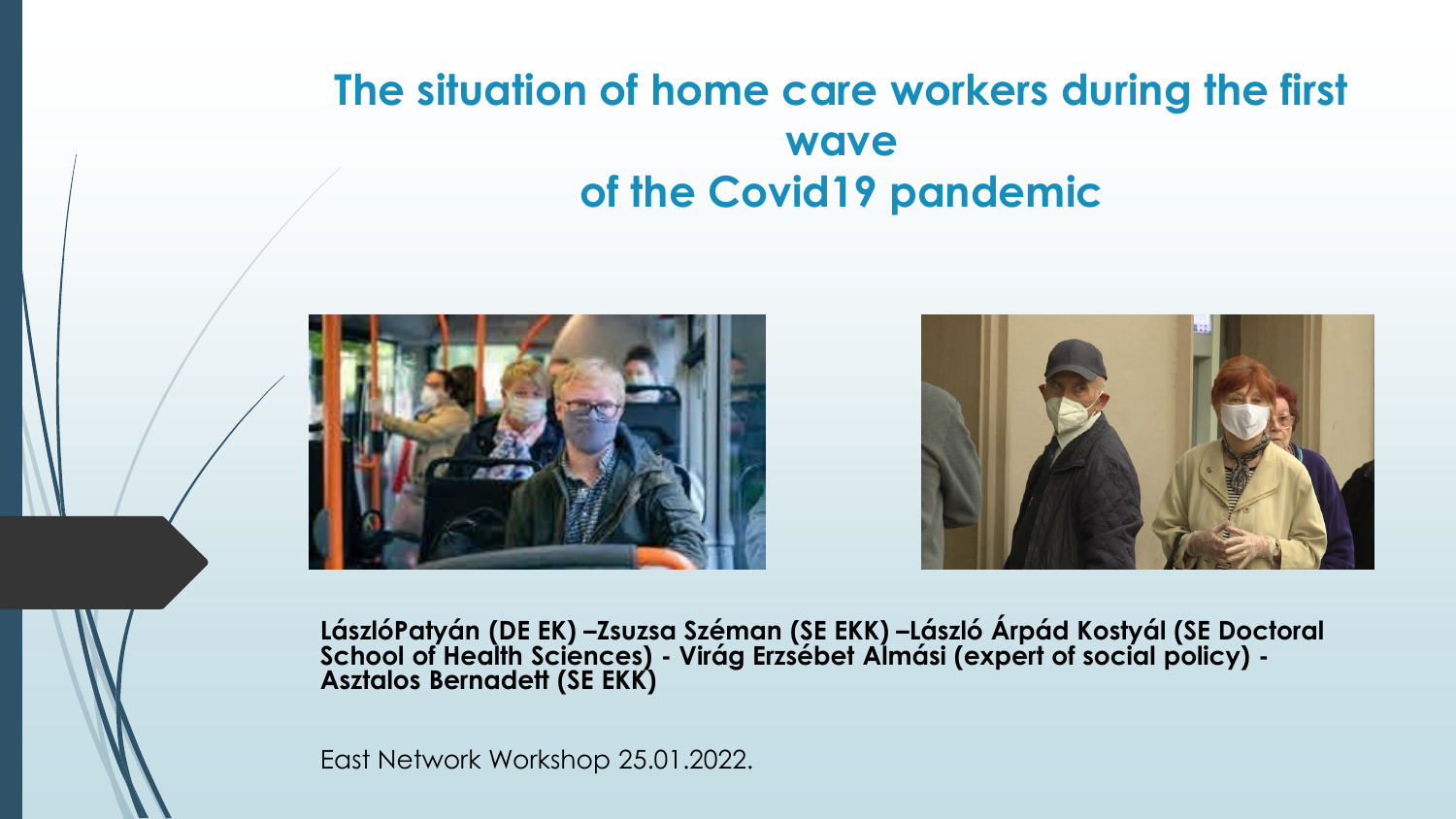### Facts about COVID-19 Pandemic in Hungary

(Source: koronavírus.gov.hu 24.01.2022.)

- **Identified infections: 1.441.385** (14,7% of the population)
- Number of victims: 40.944
- **Intensive care units: 208 (in respiratory)**
- **Vaccinated: 6.342.496**

 **The average age of the victims: 76,4 years in the first, second, third wave, 72,6 in the fourth wave 70,4.**

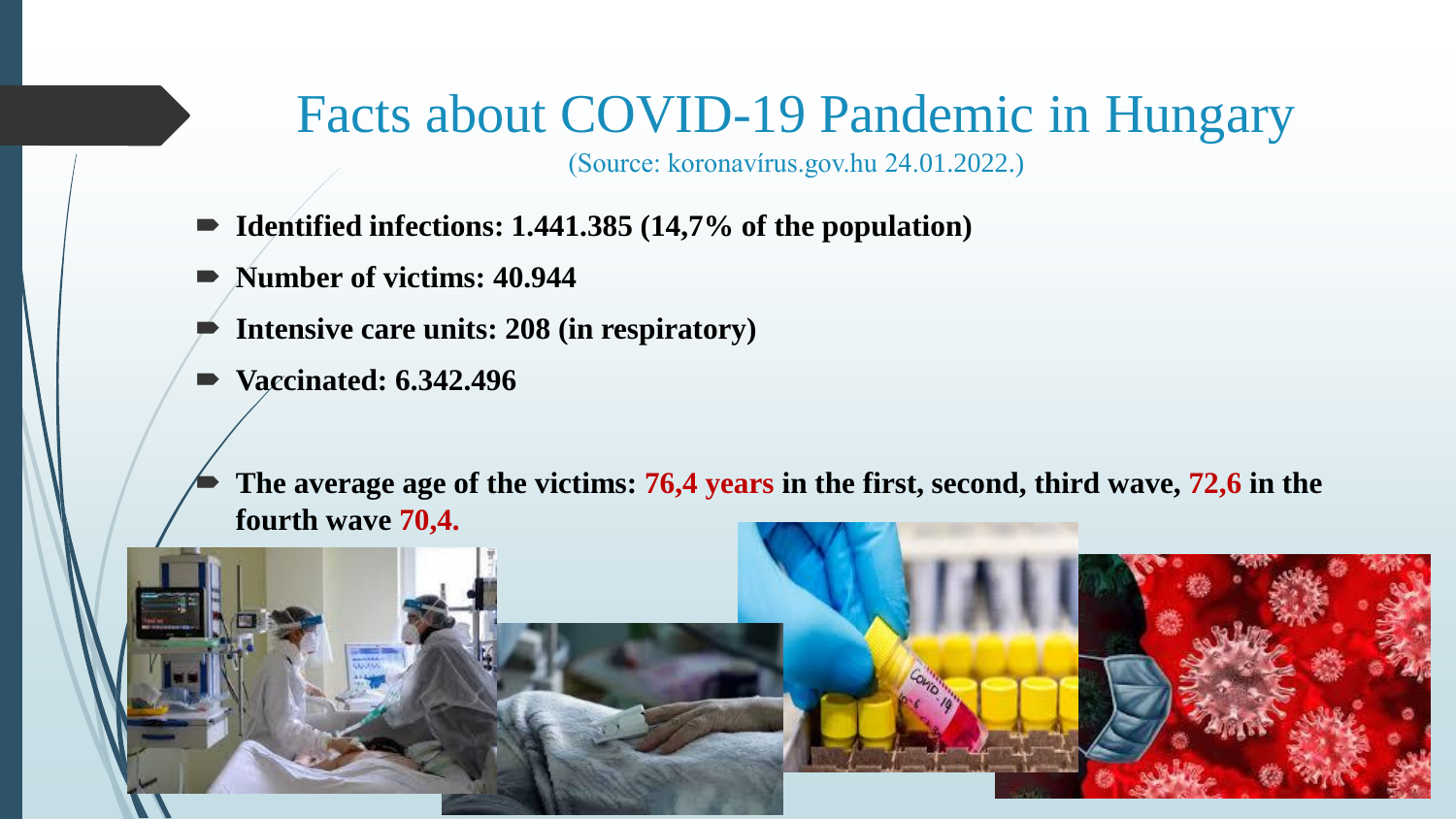# What is domestic (home) care in Hungary?

- They provide care in the home of older people
- Two main competence level (social assistance, personal care)
- Every 360-th older person receive such support in Hungary
- The field has around 12.000 worker and 92.422 cared for person (2018)
- **Professional vocational education is required for** workers
- Special conditions: care is provided in their home, the job has low prestige, low paid, and sortage of employees



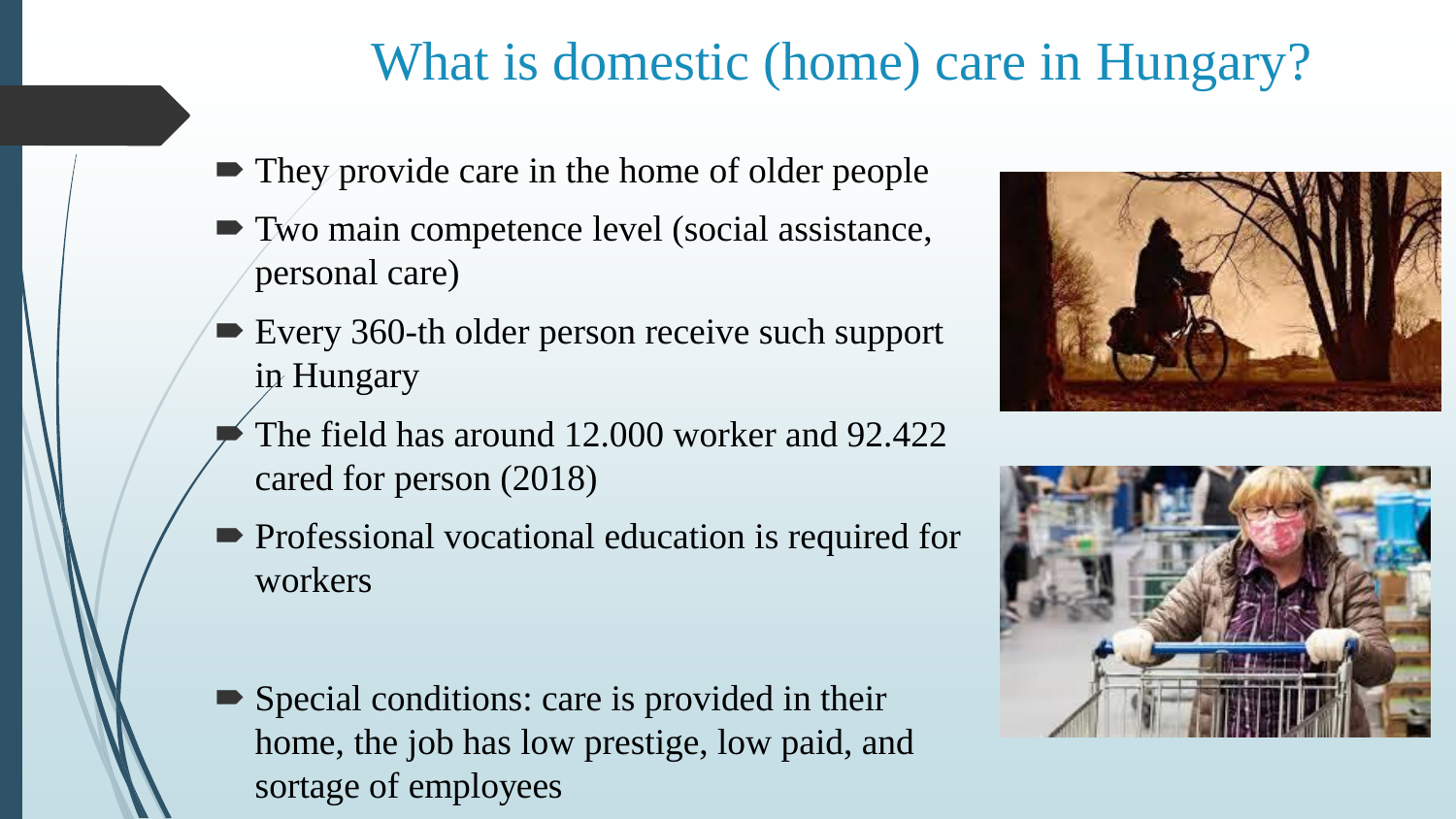







tartózkódhatnak az üzletben. Felhivjuk a figyelmet, hogy a fentiek betartását<br>a rendvédelmi szervek ellenőrzik. Kerjuk a megadott idősávon kívül

a bejárat előtt egymászól megfelelő távolságot tartva várakozzanak **Kingin a barlatozas figyelendie vételét és betertését** 

Vigyázzunk egymásra!

# **Lockdown**

- **First wave: 16.03.2020 STAY AT HOME (70+) Shopping time for older people**
- **Clapping for health workers**
- **Covid in the elderly care became a political issue**



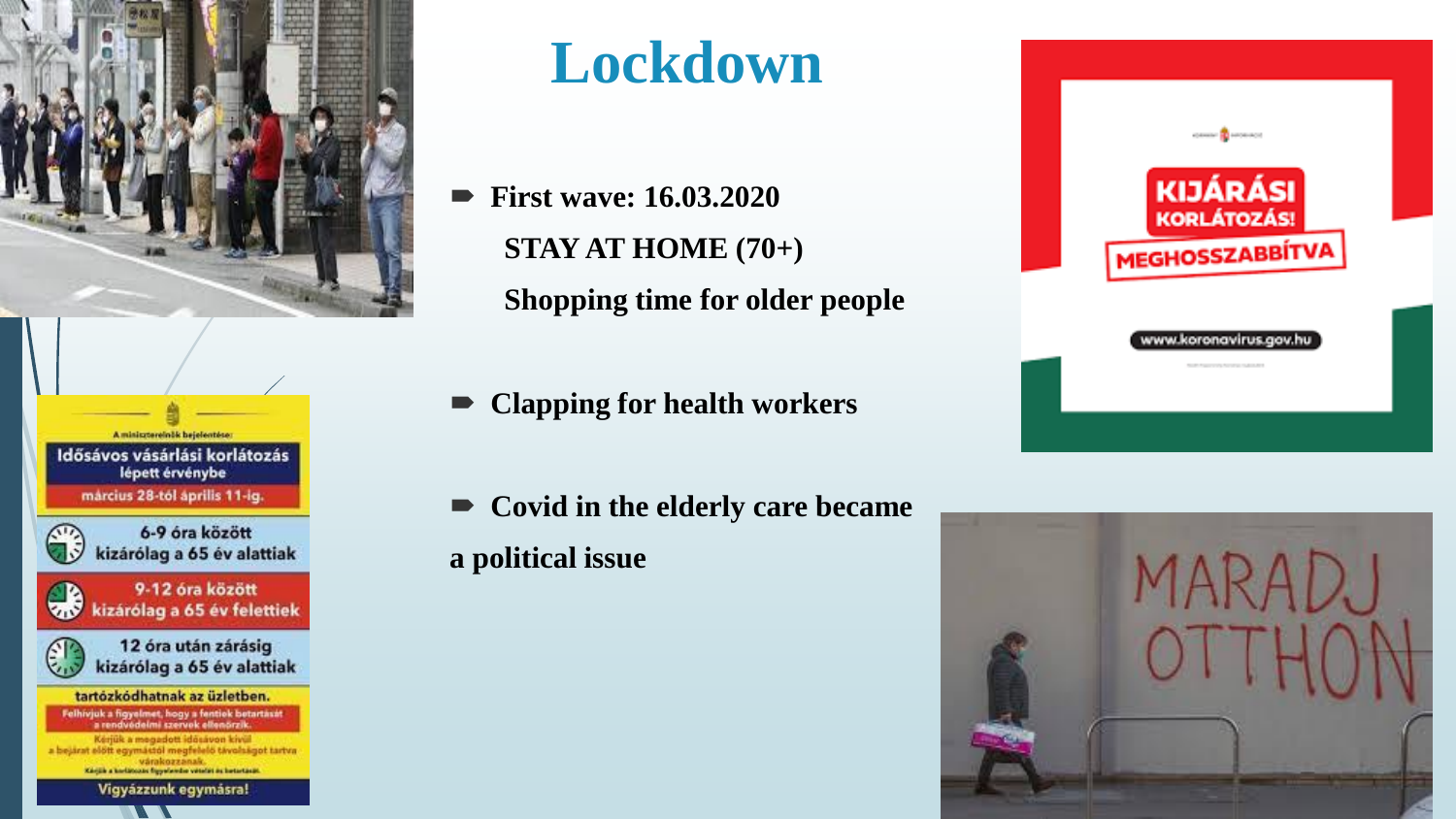# Why home care workers?

- Frontline workers
- Low prestige, low wages
- Bad working conditions (it is not a consequence of the virus)
- Shortage of workers (including migrant carers)

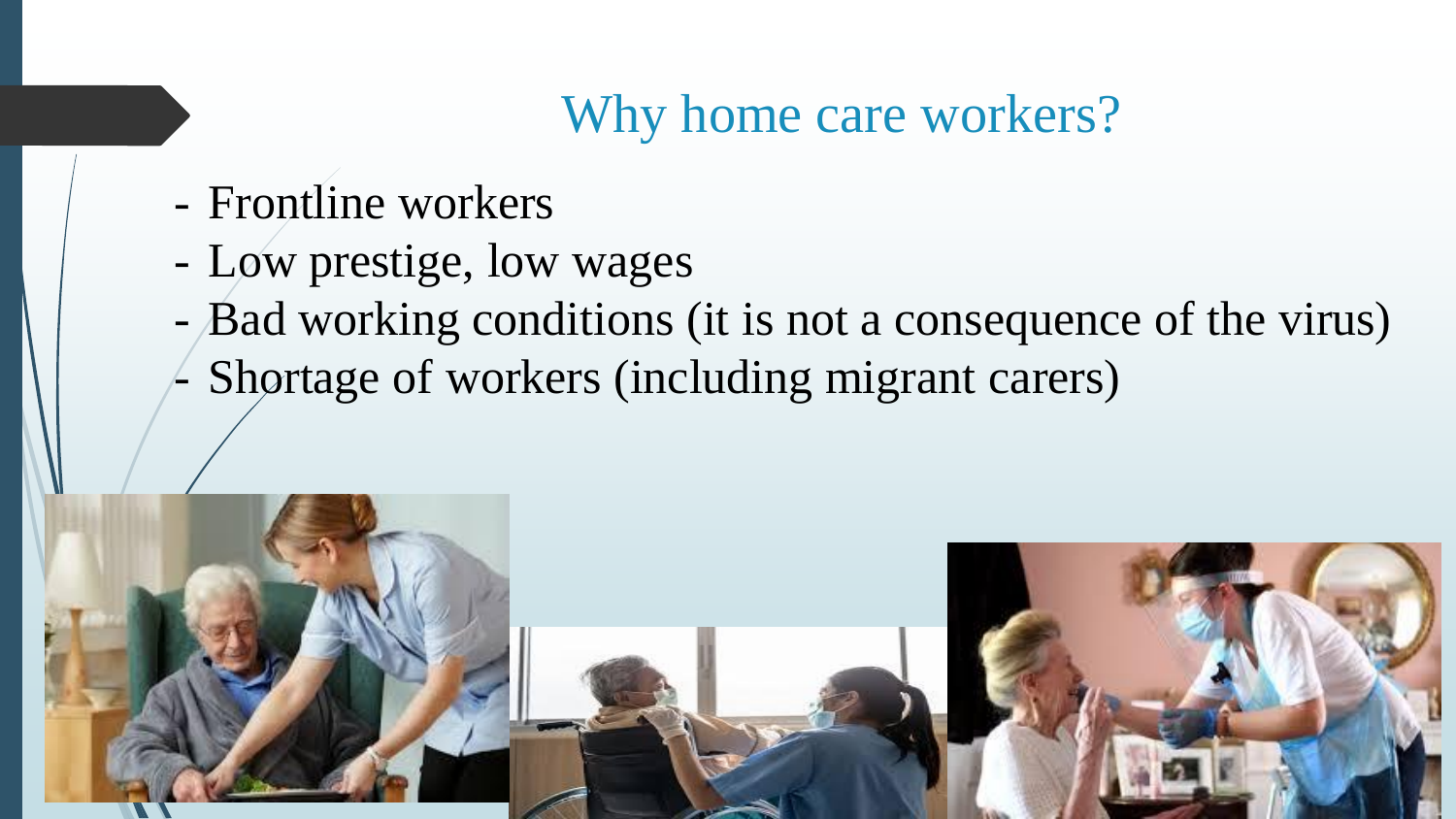### Our research…

- Online questionnaire (close and open ended questions) (26 item) (approx.  $5 - 10$  minutes)
- Main topics: working conditions, overloading, challenges, power sources, the effect of COVID situation to the everyday work
- Questioned: one month after the introduction of governmental intervention
- Sample: professionals working in the home care system as manager or as caregiver (sample does not represents the whole population)
- The whole sample: 634 answerer (558 caregiver) 5,3% of the whole caregivers in HU

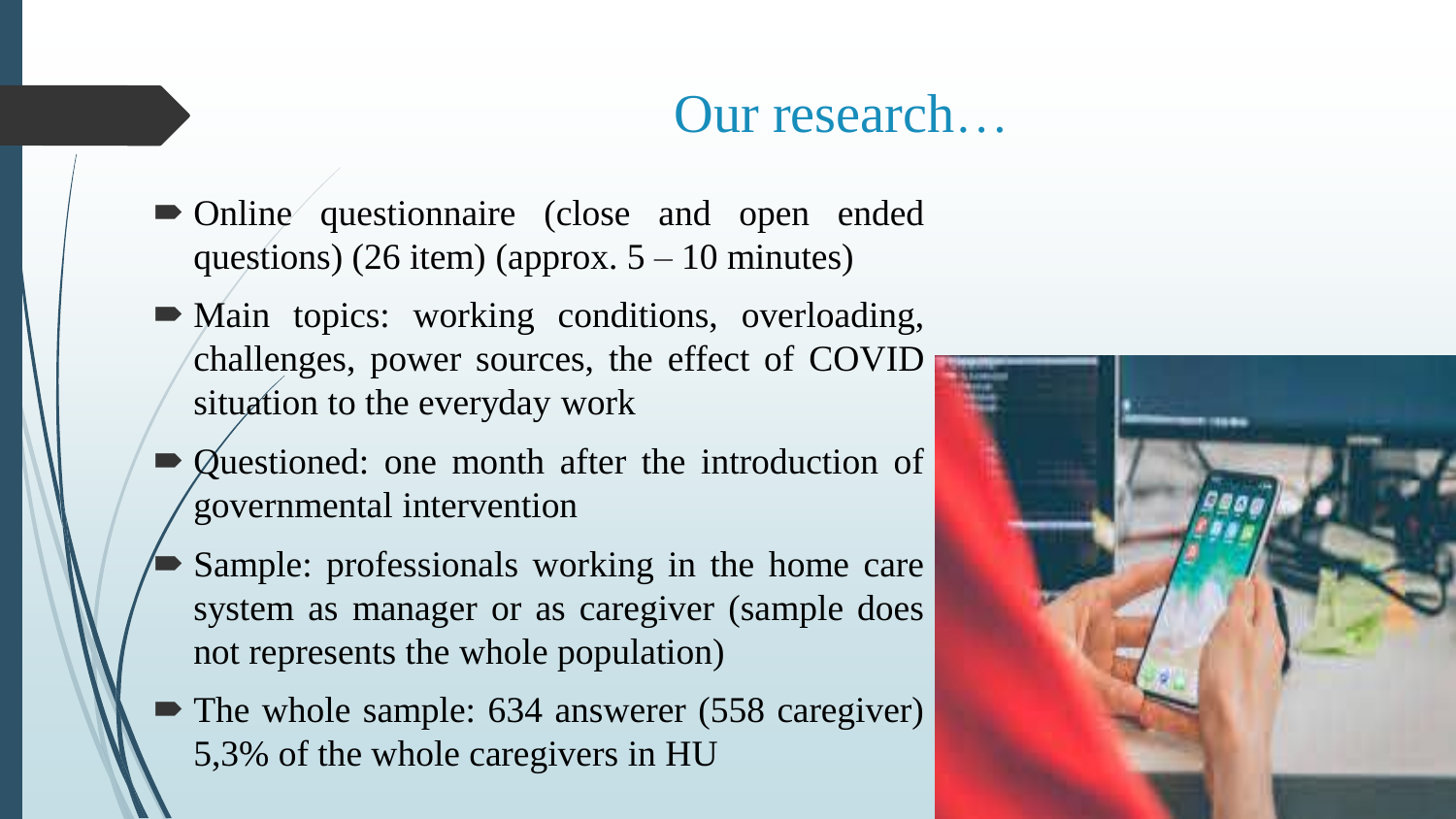# **Main topics**:

■ How **professional task** has changed after the COVID?

- What kind of **factors** determined the tasks?
- How do the **perceived burden and stress level** has changed?
	- **What kind of sources** do caregivers can rely on**?**



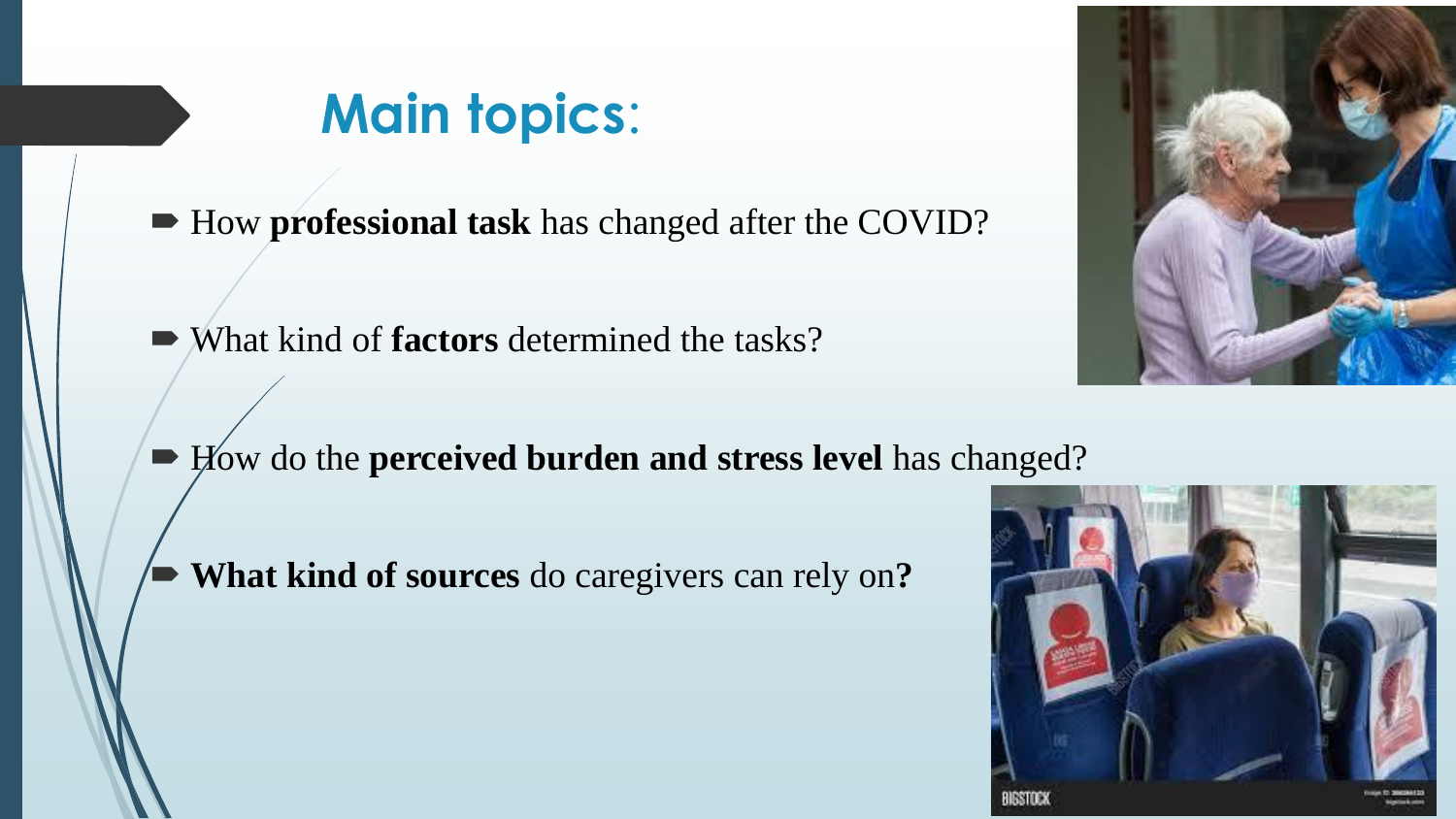### General information

- Background study (interviews with care managers) to know more about the present situation (n=24)
- Average age: 47,3 years
- $\blacksquare$  Older age (danger by their age): 15,2% 58 + workers
- Education level: 2% higher, 54% secondary, 44% elementary school + vocational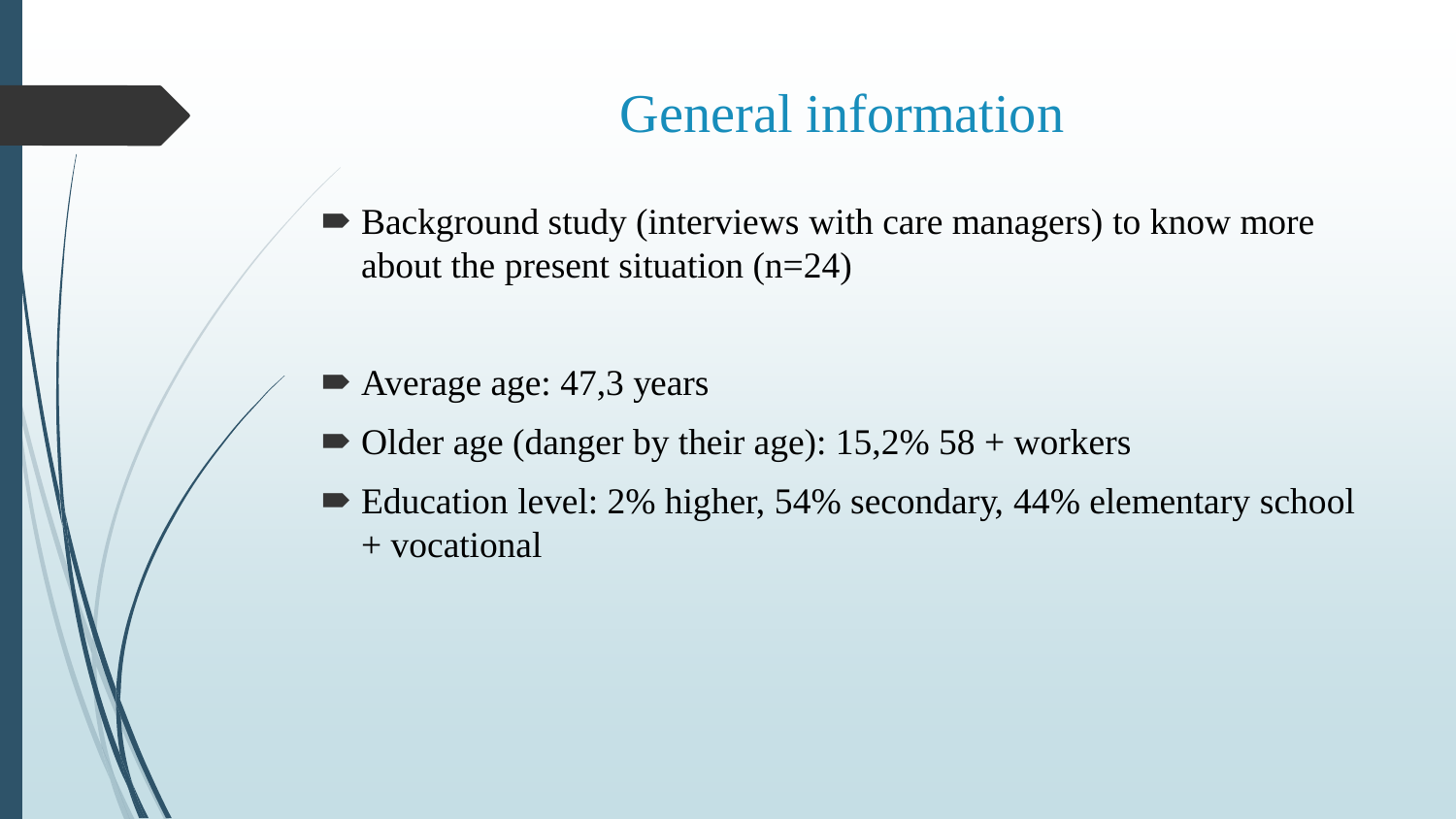Number of clients before and after the emergency instrustions

- Average before **7,8** cared-for people (HSO, 2018)
- The average was **9,6** before and it increased to **9,8** person
- More than **50% of caregivers experienced changes** among clients. **25% felt decrease**, **26% experienced increase** of the number.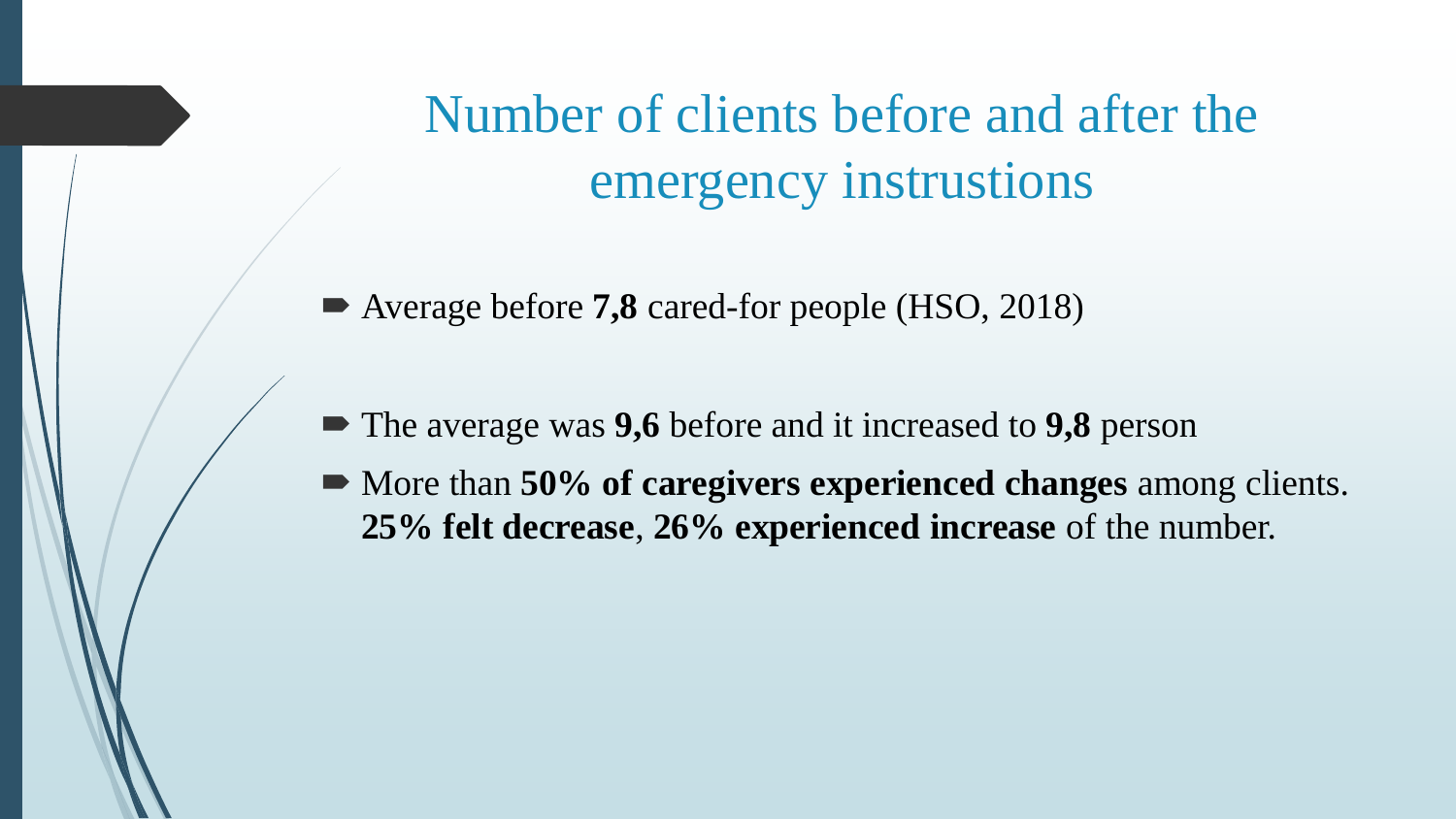### Overloading and care burden during the COVID instructions



- **Two third felt more burden** than before the virus situation
- 80% reported more burden on the field of **social assistance**
- **40%** felt more burden on the field of the **mental/psychological care**
- One third reported more tasks on organizing the daily care
- One fifth felt significantly more administrative tasks
- Overloading were significantly connected to the increased number of clients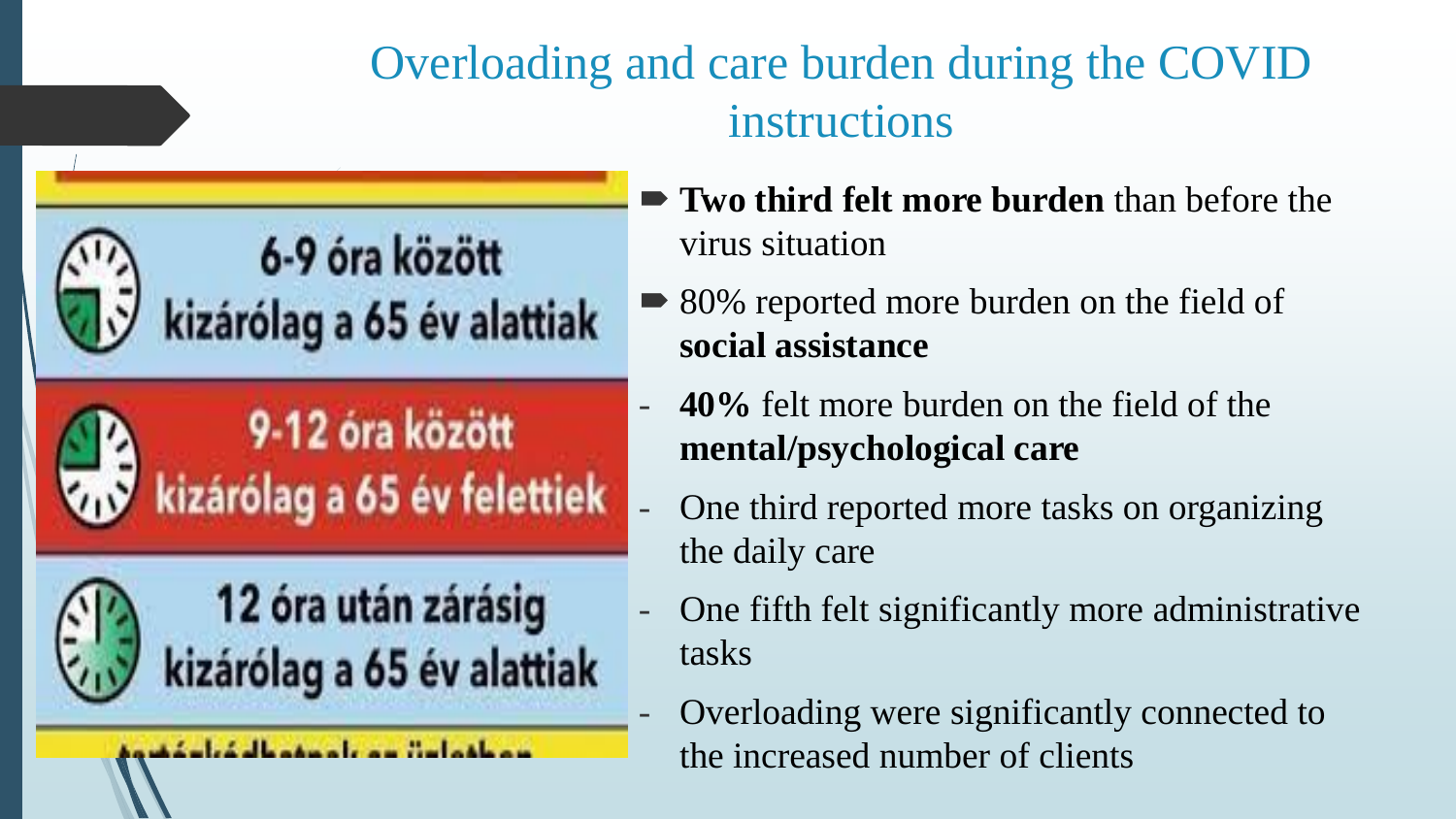# Who helped you during this period?

The number of original sources did not change  $(3,1)$ 

|                            | <b>BEFORE</b> emergency | <b>AFTER</b> emergency |
|----------------------------|-------------------------|------------------------|
| colleagues                 | 83%                     | 79%                    |
| Family members             | 49%                     | 50%                    |
| <b>GP</b>                  | 41%                     | 37%                    |
| Health assistant           | 32%                     | 30%                    |
| Social service providers   | 26%                     | 27%                    |
| <b>Local government</b>    | 19%                     | 25%                    |
| friends                    | 15%                     | 15%                    |
| <b>Specialised doctors</b> | 15%                     | 12%                    |
| church                     | 13%                     | 12%                    |
| paramedic                  | 7%                      | 5%                     |
| neighbours                 | 5%                      | $7\%$                  |
| Charity organisations      | 3%                      | $4\%$                  |
| volunteers                 | 3%                      | 7%                     |
| Hotline services           | $1\%$                   | 2%                     |
| aguat véloczak             | $\Omega$                | $\Omega$               |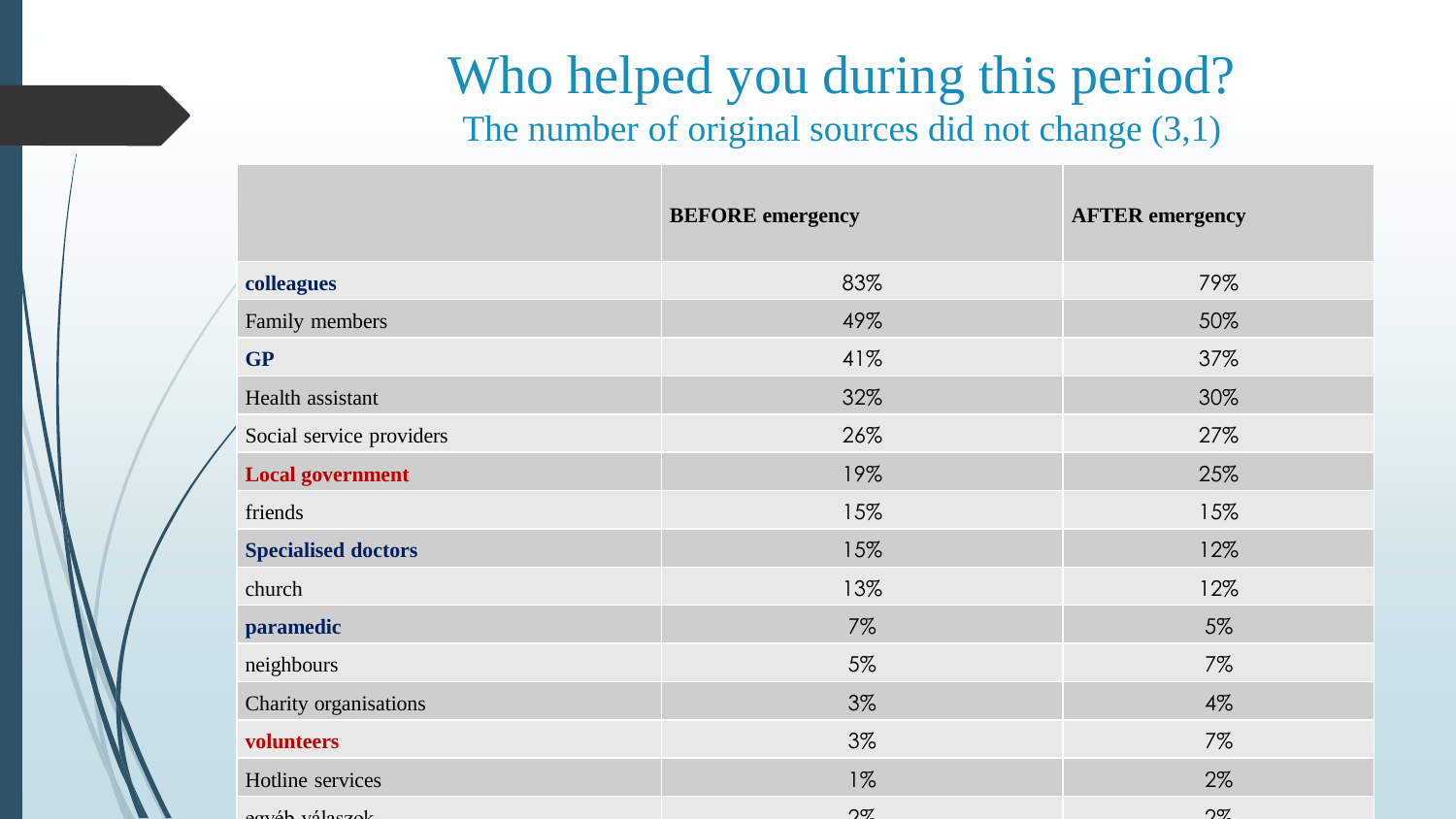#### What challenges you faced on during the emergency time?

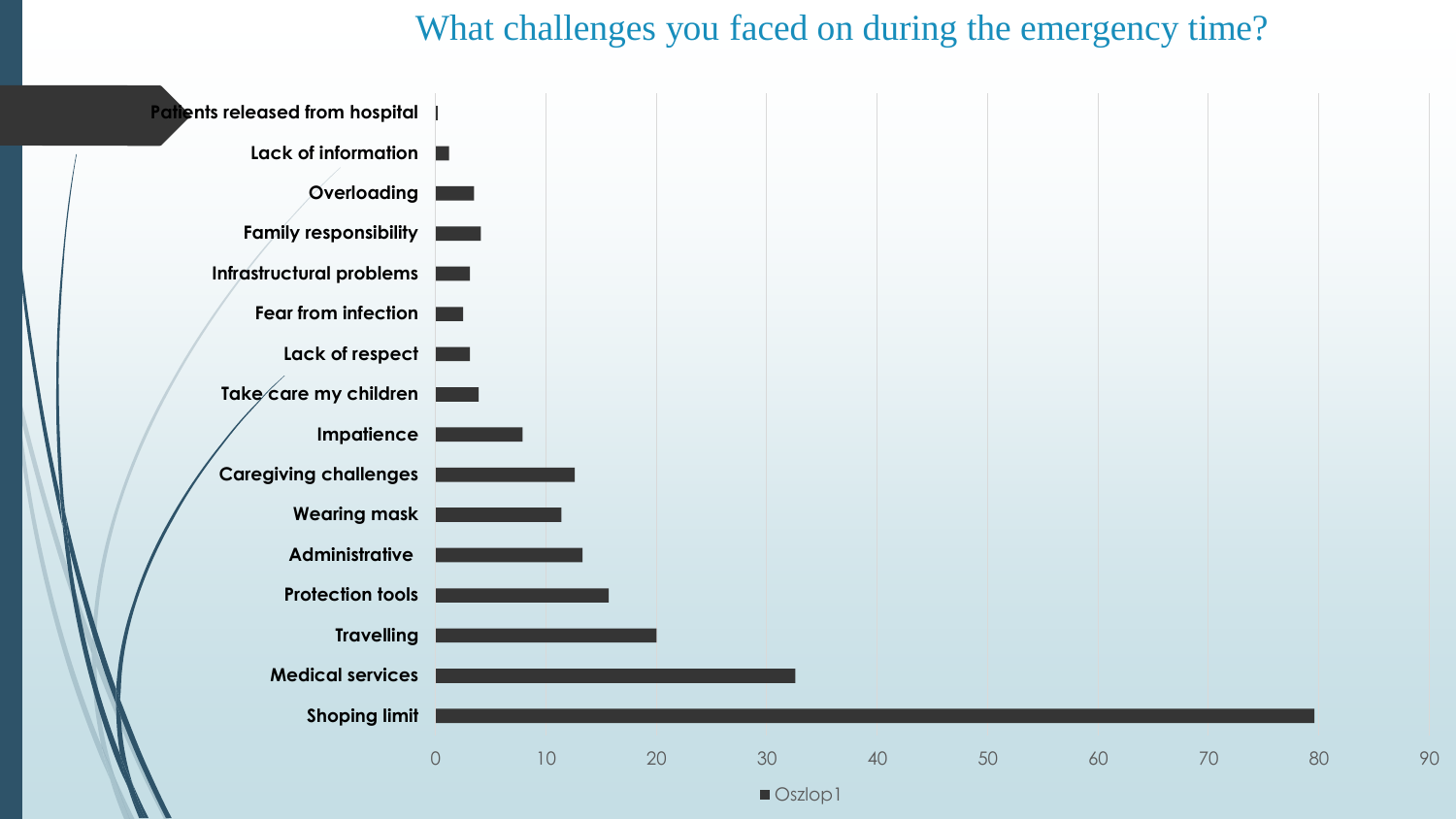#### Fields where care activities are increased

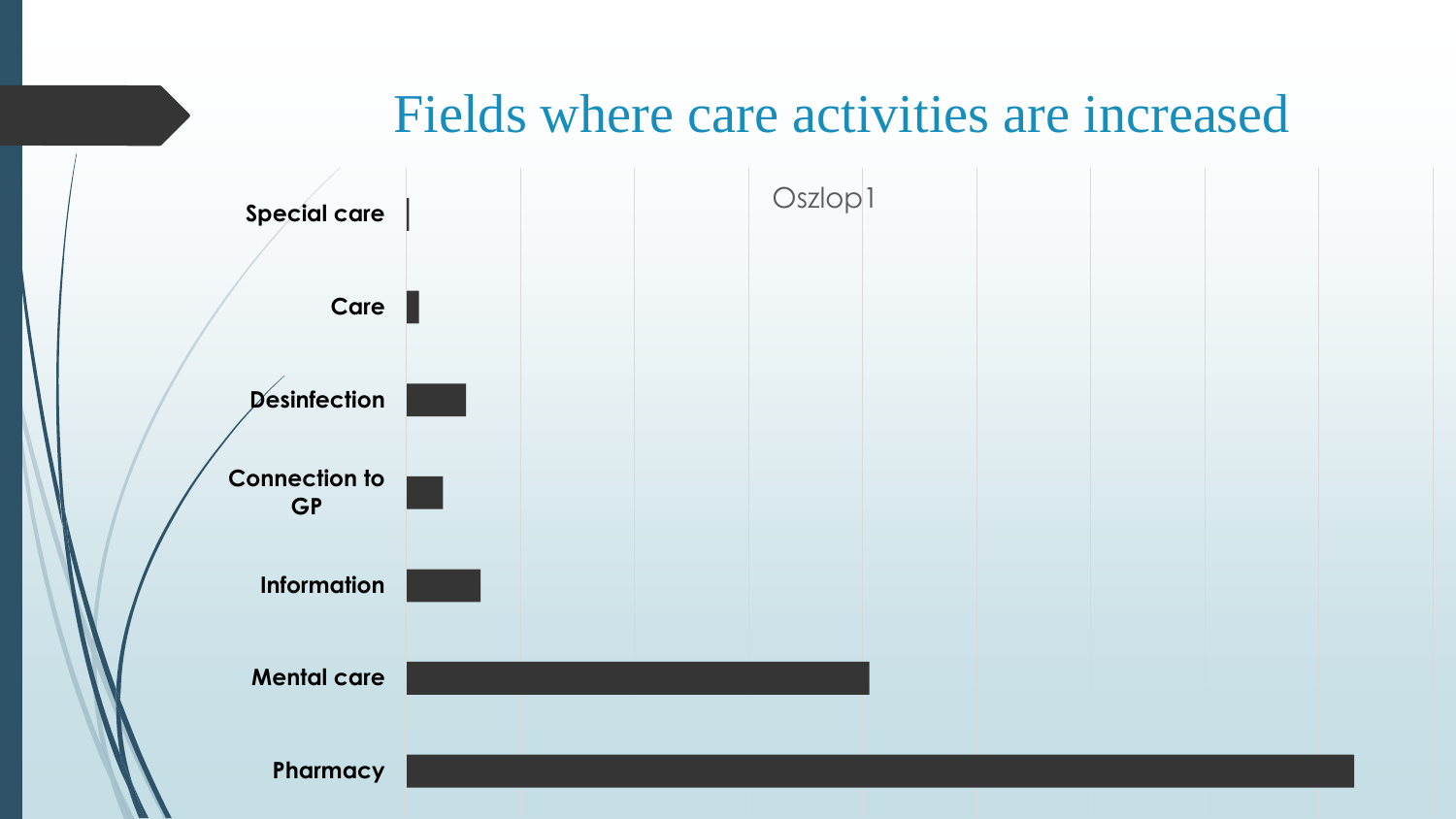#### Changes in the level of stress experiences

- Stress scale average **increased** from 4,5 to 6,7 (10 item scale)
- The **stress level increased in the 69% of the sample**, 25% did not feel changes, 5% felt decrease of stress (1% do not answered)
- Average increase was 3,1 point which was 70% increase comparing to the average
- **Quarter of the sample reported particularly high stress** level (no. 10, that means unbearable high level by the scale)
- **20%** of the sample thinking about to leave this job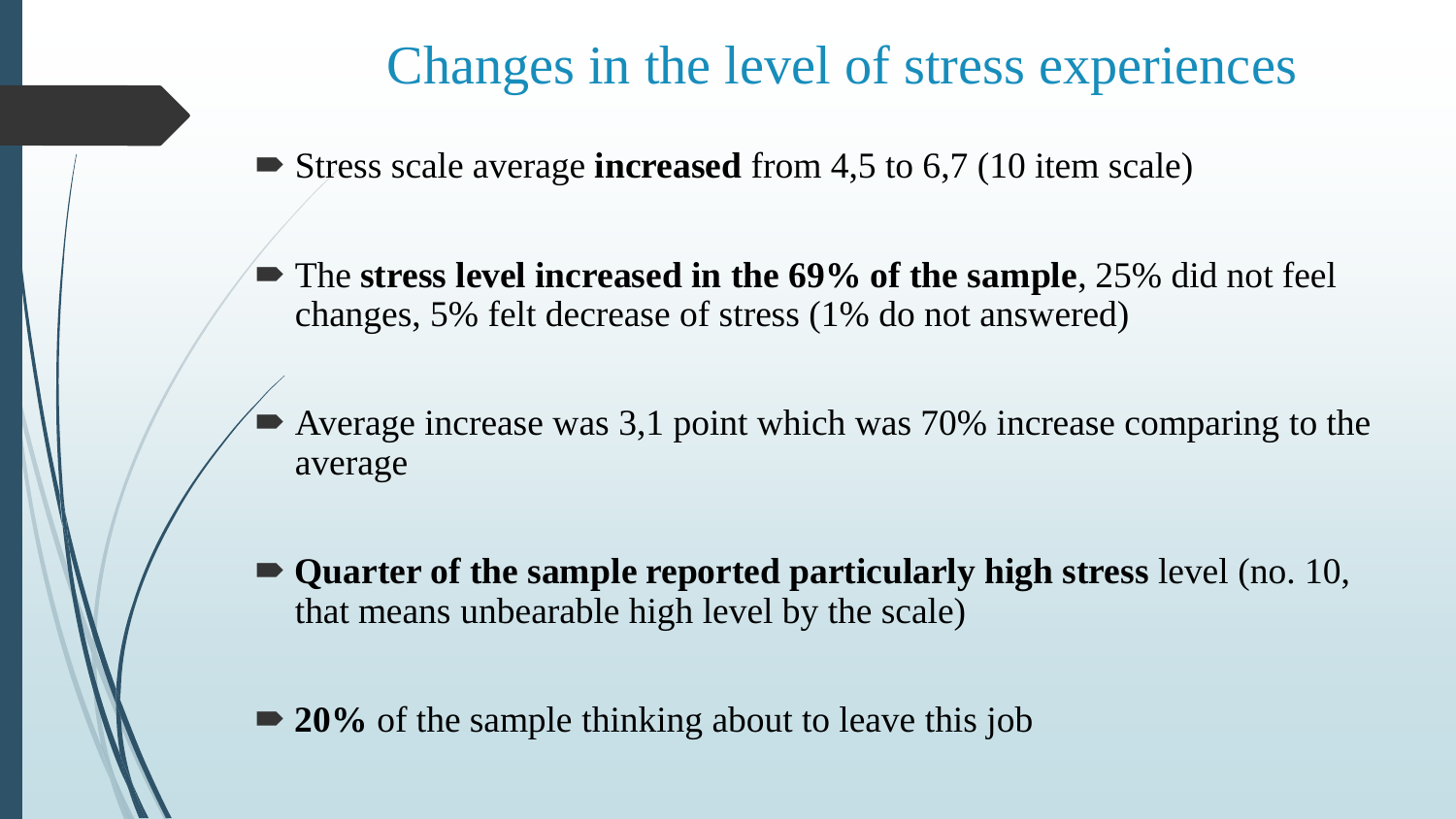# Challenges

Before COVID:

- strong emotional bond for cared for people (emotionally driven job)
- limited chance to find another job opportunities

#### After COVID

- **Everyday routine** (80 % suffered from the shopping lane)
- **Daily travelling** caused difficulties for the15% of the caregivers
- 28% had problems to keep contact with the GP-s
- **80% worried about her own health and the health of the cared for people**
- **Work pressure**: every second caregiver had 8 15 cared for clients, every tenth had more than 15 clients.